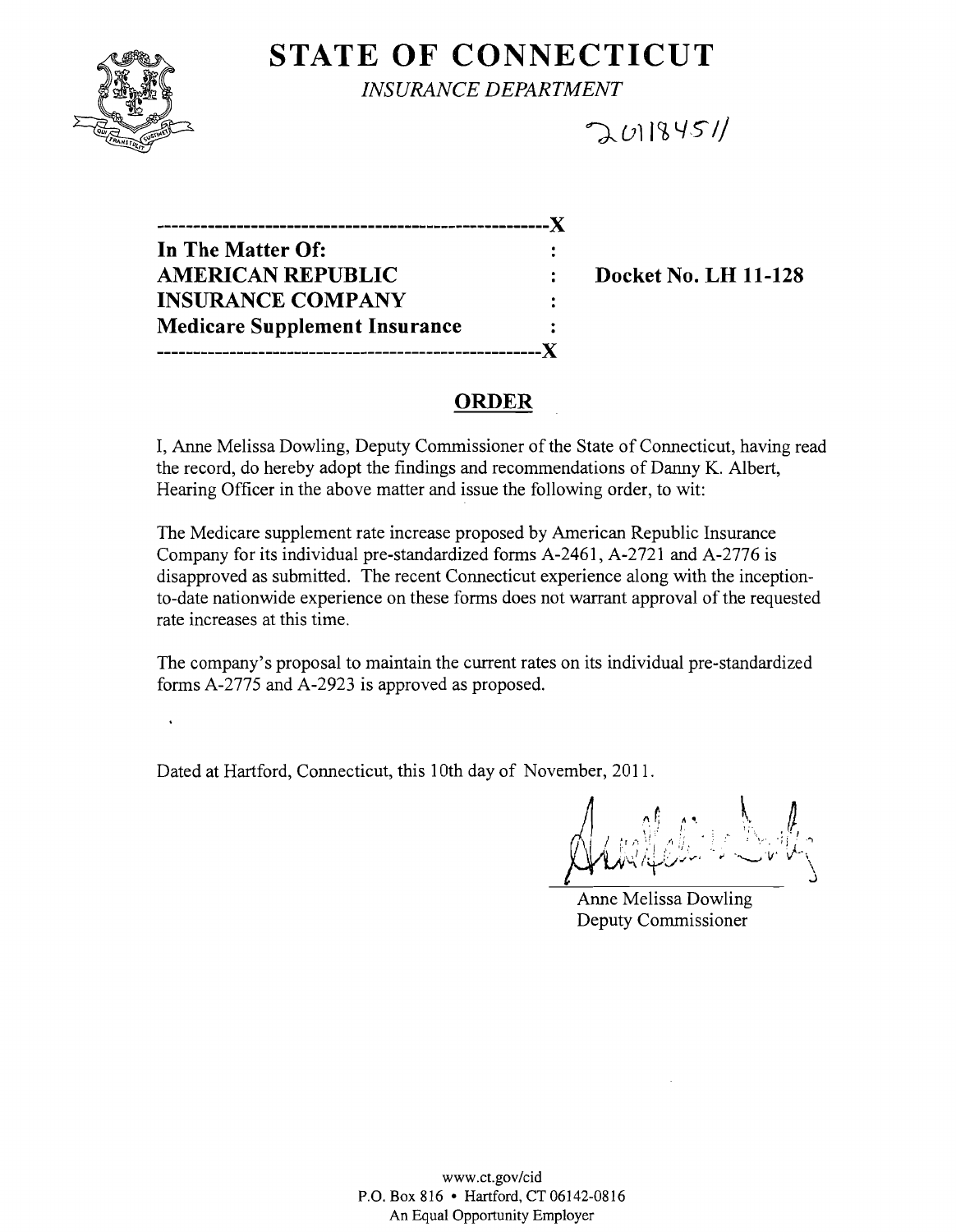## **STATE OF CONNECTICUT**



*INSURANCE DEPARTMENT* 

| ,,,,,,,,,,,,,,,,,                    |  |
|--------------------------------------|--|
| In The Matter Of:                    |  |
| <b>AMERICAN REPUBLIC</b>             |  |
| <b>INSURANCE COMPANY</b>             |  |
| <b>Medicare Supplement Insurance</b> |  |
|                                      |  |

**Docket No. LH 11-128** 

### **PROPOSED FINAL DECISION**

### **1. INTRODUCTION**

The Insurance Commissioner of the State of Connecticut is empowered to review rates charged for individual and group Medicare supplement policies sold to any resident of this State who is eligible for Medicare. The source for this regulatory authority is contained in Chapter 700c and Section 38a-495a of the Connecticut General Statutes.

After due notice a hearing was held at the Insurance Department in Hartford on October 25,2011 to consider whether or not the rate increase requested by American Republic Insurance Company on its individual pre-standardized Medicare supplement business should be approved.

No individuals from the general public attended the hearing.

No representatives from American Republic attended the hearing.

The hearing was conducted in accordance with the requirements of Section 38a-474, Connecticut General Statutes, the Uniform Administrative Procedures Act, Chapter 54 of the Connecticut General Statutes, and the Insurance Department Rules of Practice, Section 38a-8-1 et seq. of the Regulations of Connecticut State Agencies.

A Medicare supplement (or Medigap) policy is a private health insurance policy sold on an individual or group basis which provides benefits that are additional to the benefits provided by Medicare. For many years Medicare supplement policies have been highly regulated under both state and federal law to protect the interests of persons eligible for Medicare who depend on these policies to provide additional coverage for the costs of health care.

Effective December I, 2005, Connecticut amended its program of standardized Medicare supplement policies in accordance with Section 38a-495a of the Connecticut General Statutes, and Sections 38a-495a-1 through 38a-495a-21 of the Regulations of Connecticut Agencies. This program, which conforms to federal requirements, provides that all insurers offering Medicare supplement policies for sale in the state must offer the basic "core" package of benefits known as Plan A. Insurers may also offer anyone or more of eleven other plans (Plans B through L).

> www.ct.gov/cid P.O. Box 816 • Hartford, CT 06142-0816 An Equal Opportunity Employer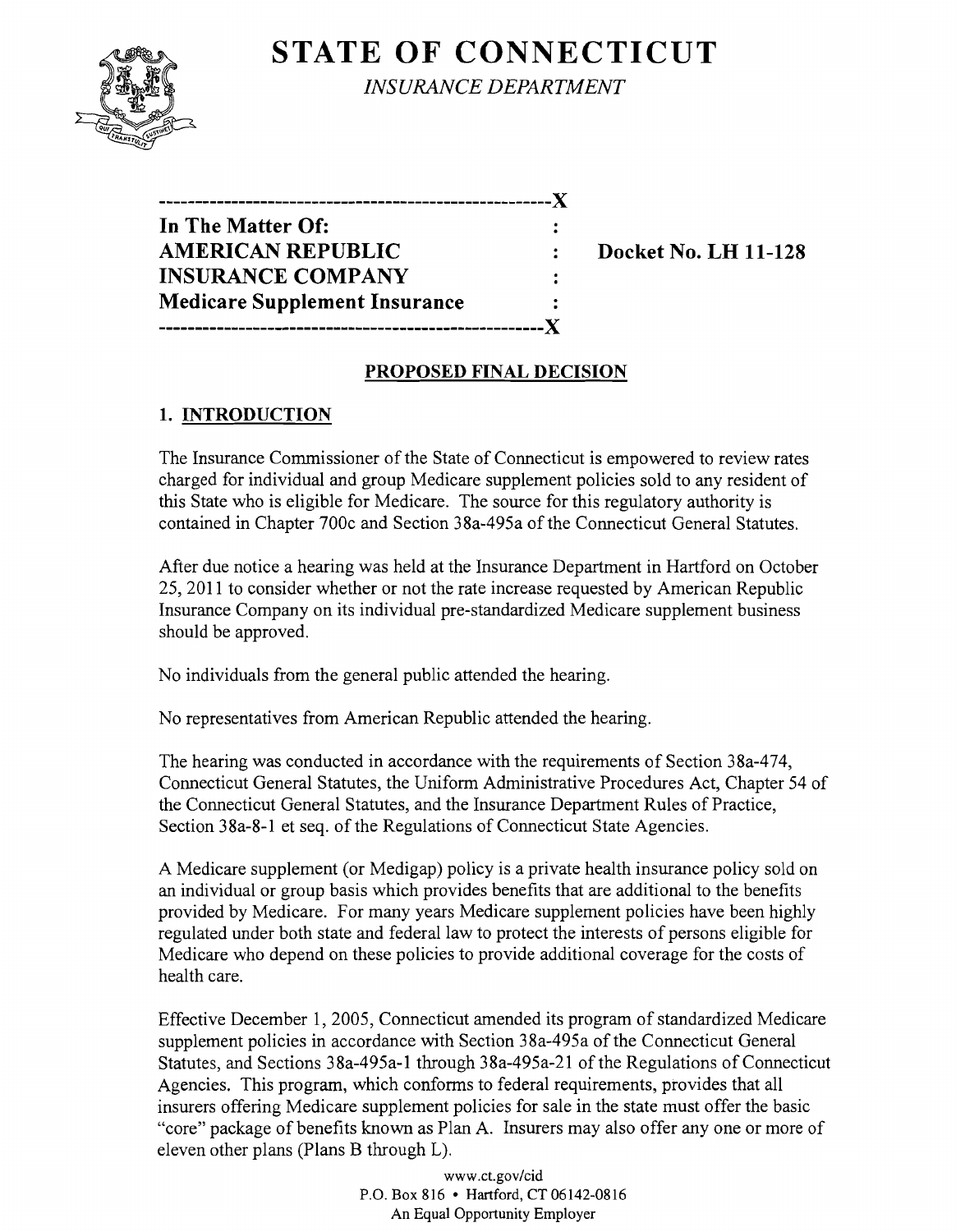Effective January 1, 2006, in accordance with Section 38a-495c of the Connecticut General Statutes (as amended by Public Act 05-20) premiums for all Medicare supplement policies in the state must use community rating. Rates for Plans A through L must be computed without regard to age, gender, previous claims history or the medical condition of any person covered by a Medicare supplement policy or certificate.

The statute provides that coverage under Plan A through L may not be denied on the basis of age, gender, previous claims history or the medical condition of any covered person. Insurers may exclude benefits for losses incurred within six months from the effective date of coverage based on a pre-existing condition.

Effective October 1, 1998, carriers that offer Plan B or Plan C must make these plans as well as Plan A, available to all persons eligible for Medicare by reason of disability.

Insurers must also make the necessary arrangements to receive notice of all claims paid by Medicare for their insureds so that supplemental benefits can be computed and paid without requiring insureds to file claim forms for such benefits. This process of direct notice and automatic claims payment is commonly referred to as "piggybacking" or "crossover".

Sections 38a-495 and 38a-522 of the Connecticut General Statutes, and Section 38a-495a-l0 of the Regulations of Connecticut Agencies, state that individual and group Medicare supplement policies must have anticipated loss ratios of 65% and 75%, respectively. Under Sections 38a-495-7 and 38a-495a-l0 of the Regulations of Connecticut Agencies, filings for rate increases must demonstrate that actual and expected losses in relation to premiums meet these standards, and anticipated loss ratios for the entire future period for which the requested premiums are calculated to provide coverage must be expected to equal or exceed the appropriate loss ratio standard.

Section 38a-473 of the Connecticut General Statutes provides that no insurer may incorporate in its rates for Medicare supplement policies factors for expenses that exceed 150% of the average expense ratio for that insurer's entire written premium for all lines of health insurance for the previous calendar year.

#### II. **FINDING OF FACT**

After reviewing the exhibits entered into the record of this proceeding, and utilizing the experience, technical competence and specialized knowledge of the Insurance Department, the undersigned makes the following findings of fact:

1. American Republic Insurance Company has requested the following rate increases for its individual pre-standardized Medicare supplement plans:

|        | Proposed      |  |
|--------|---------------|--|
| Form#  | Rate Increase |  |
| A-2461 | 6.2%          |  |
| A-2721 | 9.8%          |  |
| A-2776 | 9.8%          |  |

No rate change for policy forms A-2775 and A-2923.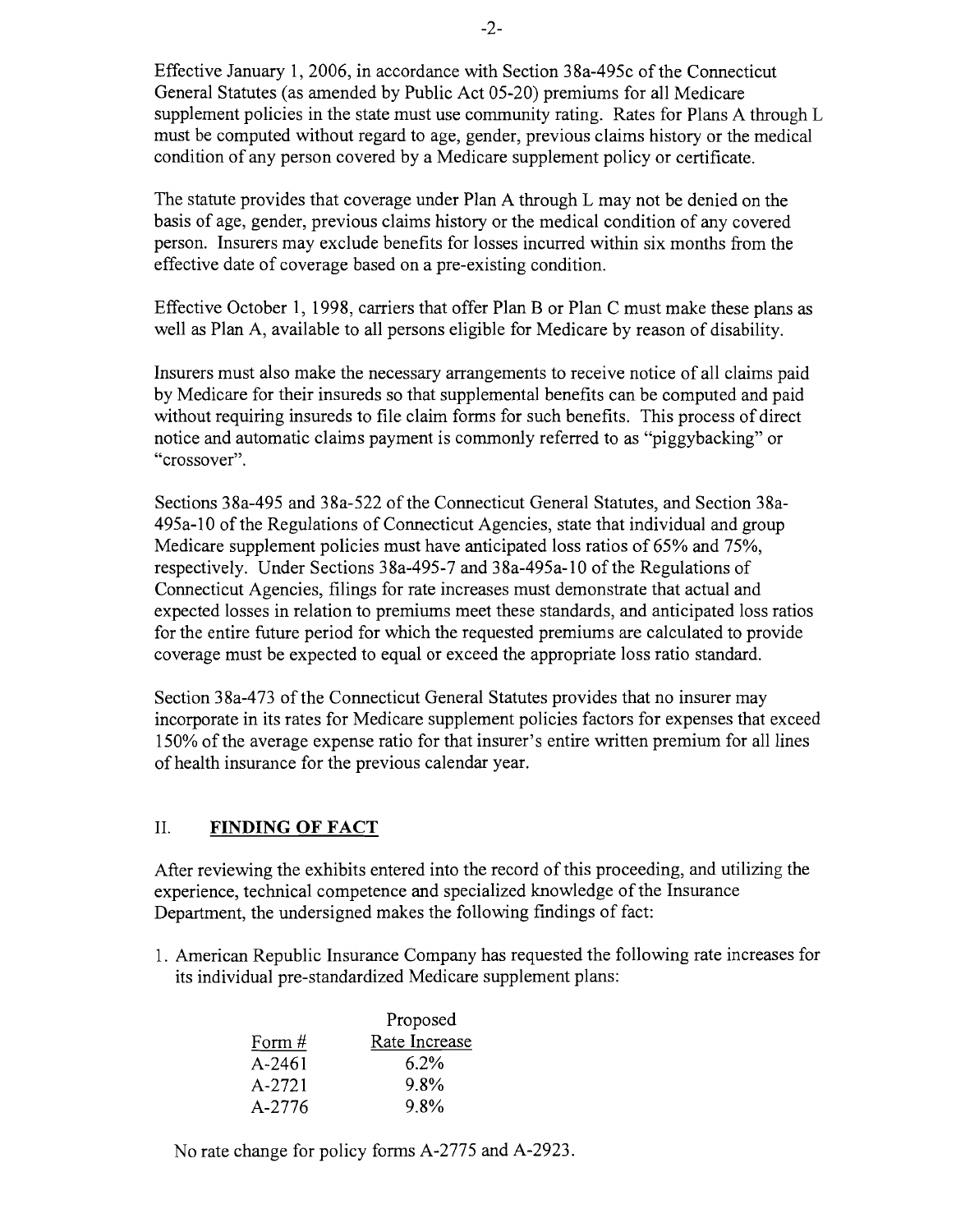2. The number of in-force policies as of 6/30/2011:

| Form #     | ◡⊥ | Nationwide |
|------------|----|------------|
| $A - 2461$ |    | 805        |
| A-2721     |    | 1,238      |
| A-2775     | 5. | 380        |
| A-2776     |    | 43         |
| A-2923     |    | 184        |

- 3. American Republic certified that their expense factors are in compliance with section 38a-473, C.G.S..
- 4. Effective 12/1/99, American Republic is no longer selling Medicare supplement products in Connecticut.
- 5. The company certified that it was in compliance with subsection (e) of section 38a-495c, C.G.S., relative to the automatic claims processing requirement (crossover/piggybacking).
- 6. The lifetime loss ratio for each form is expected to satisfy the Connecticut regulatory loss ratio requirement of 65%.
- 7. Below are incurred loss ratios for each form from inception through  $7/31/2011$ :

|          | CT           | Nationwide |
|----------|--------------|------------|
| Form $#$ | Loss Ratio   | Loss Ratio |
| Combined | <b>72.0%</b> | 63.8%      |

8. Below are incurred loss ratios from  $1/1/2011$  through  $7/31/2011$ :

|          | $\Gamma$   | Nationwide |
|----------|------------|------------|
| Form $#$ | Loss Ratio | Loss Ratio |
| Combined | 42.5%      | 67.8%      |

- 9. American Republic Insurance Company's 2011 Medicare supplement rate filing proposal is in compliance with the requirements of regulation 38a-474 as it applies to the contents of the rate submission as well as the actuarial memorandum.
- 10. The projected 2012 nationwide loss ratios with and without the proposed rate increases for each of the plans are as follows:

| Without Rate | With Rate |
|--------------|-----------|
| Increase     | Increase  |
| 71.8%        | 68.5%     |
|              |           |